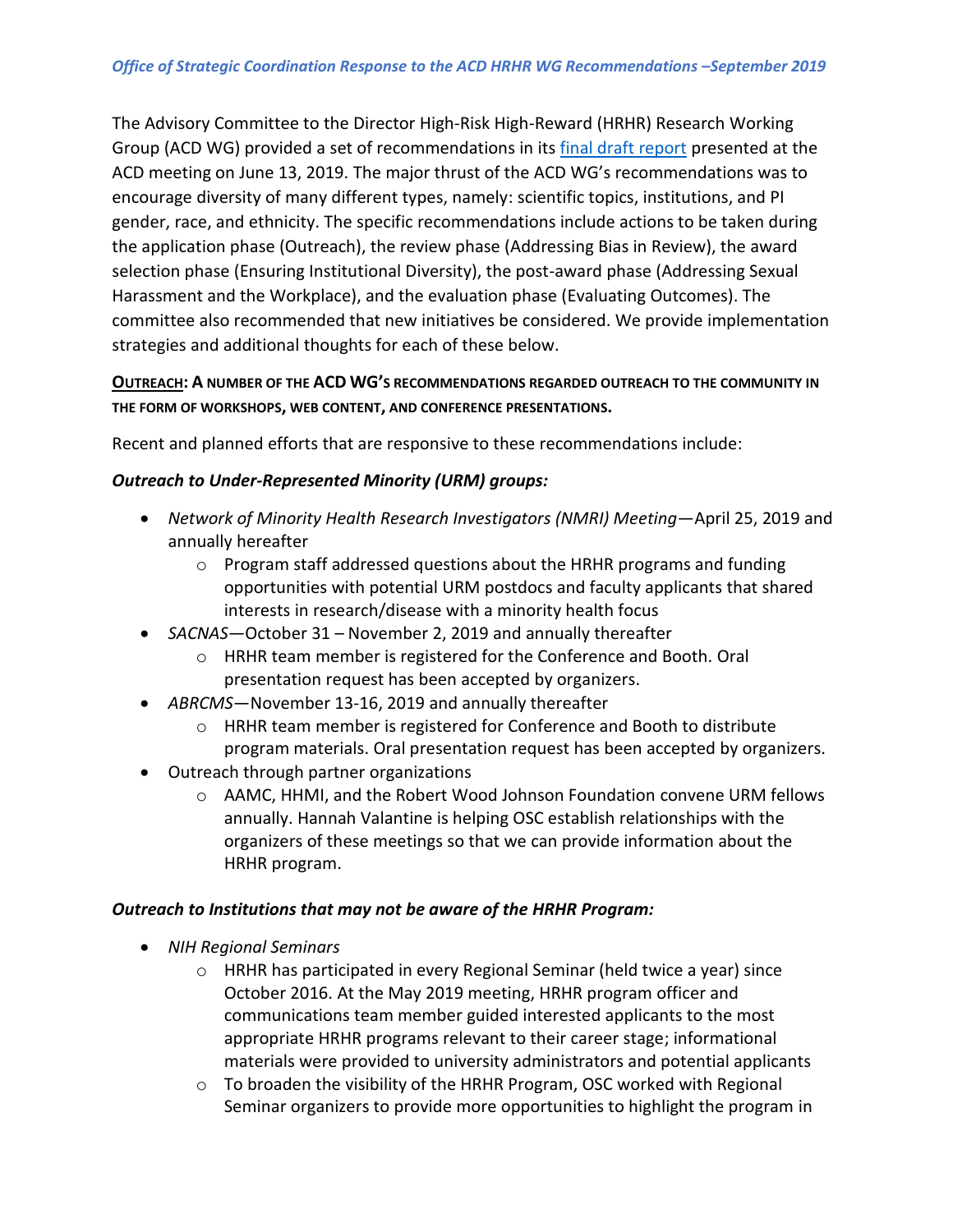the seminars, including

- Slides and discussion of the HRHR program by Mike Lauer during his plenary talk
- Slides and verbal mention of the HRHR program during relevant session talks
- HRHR program slide included on the slide rotation displayed on screens between talks and sessions
- HRHR program advertisement in the NIH Regional Seminar agenda book (as done previously)
- HRHR program informational booth with graphic displays, slide display, and flyers and the opportunity to speak to HRHR program staff (as done previously)
- *The NIH IDeA Regional Conferences (annual attendance planned)*
	- o Central Regional Conference-June 12-14, 2019
		- OSC provided slides to attending NIGMS staff regarding the Early Independence and New Innovator initiatives
	- $\circ$  Talks have been confirmed for the HRHR Program Leader to deliver 20-30 minute presentations at the other NIH IDeA regional conferences
		- Northeast Regional Conference-August 14-16
		- Western Regional Conference-October 6-9
		- Southeast Regional Conference-November 6-8

## *Outreach to the Behavioral and Social Science Community*

- *The Association for Psychological Science*—May 25, 2019
	- o The HRHR funding opportunities were advertised to a wide range of psychological science researchers during a round table discussion featuring another Common Fund program, Science of Behavior Change.
- The OSC and OBSSR Directors [co-wrote a blog](https://obssr.od.nih.gov/high-risk-high-reward-research-of-the-behavioral-and-social-sciences/) in the OBSSR Connector Monthly to encourage BSSR applicants. This may become an annual post when the FOAs are issued each year.
- The Deputy Director of OBSSR has joined the NIH HRHR Working Group to lend expertise in the identification of reviewers, the development of pay plans, and in discussions pertaining to how the program might be managed most effectively.

## *Broad outreach to all communities*

- *Conference presentations by Common Fund HRHR WG members*
	- $\circ$  Common Fund HRHR WG members will be re-encouraged to describe the HRHR program and disseminate informational materials at conferences they are attending.
- *IC blogs highlighting the HRHR program*
	- o Common Fund HRHR WG will be encouraged to have their ICs post blogs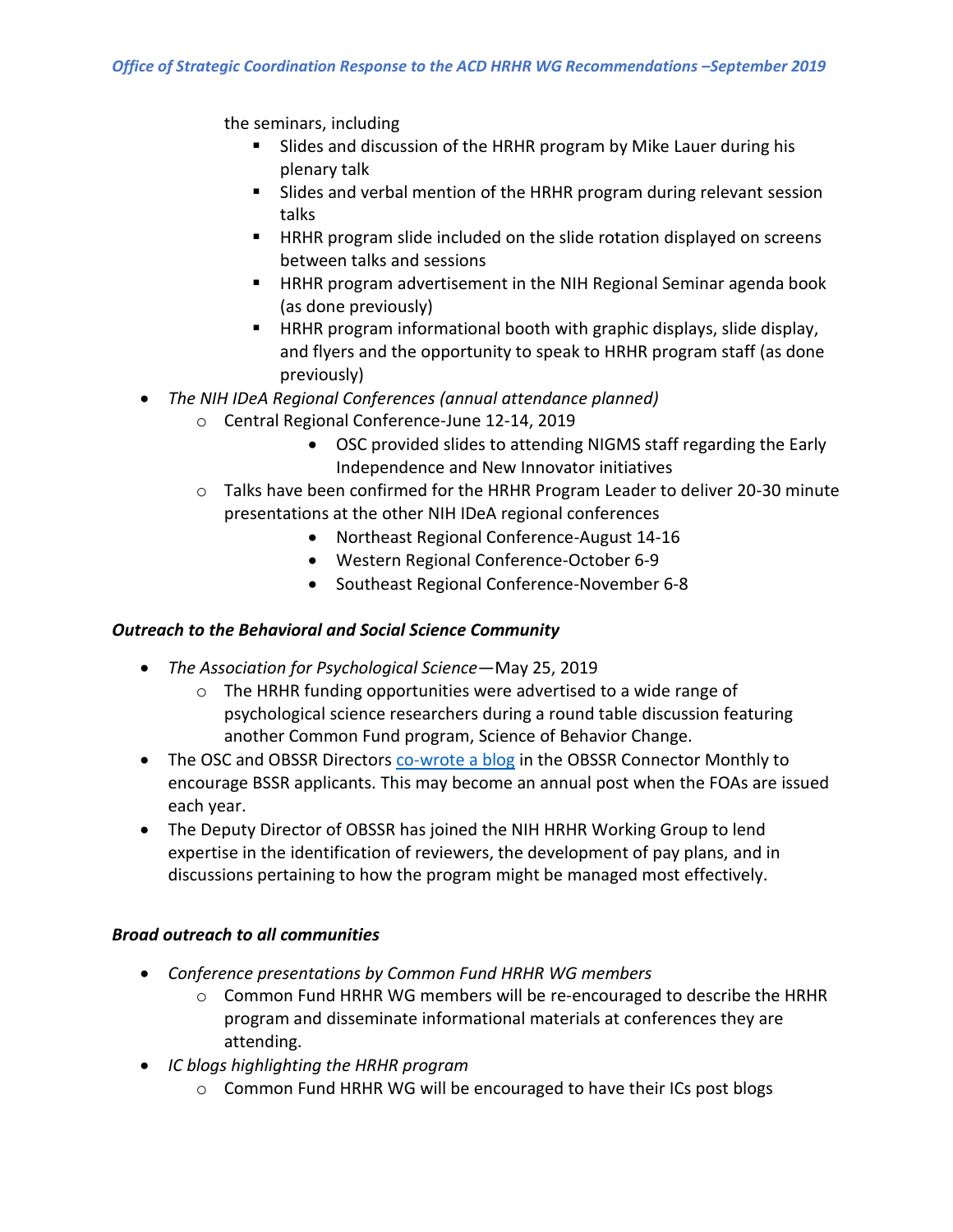describing the HRHR program. One such blog has been posted by NCCIH: [NCCIH](https://nccih.nih.gov/research/blog/high-risk-high-reward)  [HRHR blog.](https://nccih.nih.gov/research/blog/high-risk-high-reward)

- *Informational webinars*  July 2019
	- $\circ$  As part of an ongoing bi-annual event, HRHR team members will host informational interactive webinars, one for each of the four initiatives. A recommendation by the ACD WG to host workshops in which institutions can send 1-2 students to learn about the EIA initiative would be difficult to implement and would seem to have narrow impact. The informational webinar for the EIA initiative should address the underlying need reflected in the recommendation.

## *Enhanced online information*

- *Examples of successful HRHR applications*
	- $\circ$  HRHR awardees will be asked to volunteer redacted versions of their applications for posting.
- *Broad advertisement on Science website*
	- $\circ$  A banner advertisement was placed on the Science magazine home page to publicize the HRHR program and upcoming application receipt dates.
- *Targeted emails*
	- o OSC is working with OER to determine feasibility and process for targeted emails to recipients of F32 grants and PIs of T32 training grants to publicize the Early Independence and New Innovator FOAs.

**BIAS DURING REVIEW: THE ACD WG WAS CONCERNED ABOUT THE POTENTIAL FOR BIAS AGAINST LESS RESEARCH-INTENSIVE INSTITUTIONS, AGAINST CERTAIN TOPICS (BSSR AND CLINICAL RESEARCH), AGAINST, WOMEN, AND AGAINST UNDER-REPRESENTED MINORITIES.**

Recommendations to address possible bias during review include:

- *Provide reviewer training* 
	- $\circ$  OSC will work with CSR to ensure that reviewers continue to receive training to reduce unconscious bias and that SROs continue to remind reviewers to guard against such bias. Also, to encourage diversity of applicants and to clarify with reviewers that this is a priority, the FY2020 FOAs have included stronger language of inclusivity: "Applications from talented researchers with diverse backgrounds underrepresented in research, including underrepresented racial and ethnic groups, persons with disabilities, and women are strongly encouraged to apply to this Funding Opportunity Announcement. Outstanding research is conducted at a broad spectrum of institutions. In seeking to support the highest quality research, this Funding Opportunity Announcement encourages applications from the full range of eligible institutions, including those that may serve primarily underrepresented groups, those that may be less research-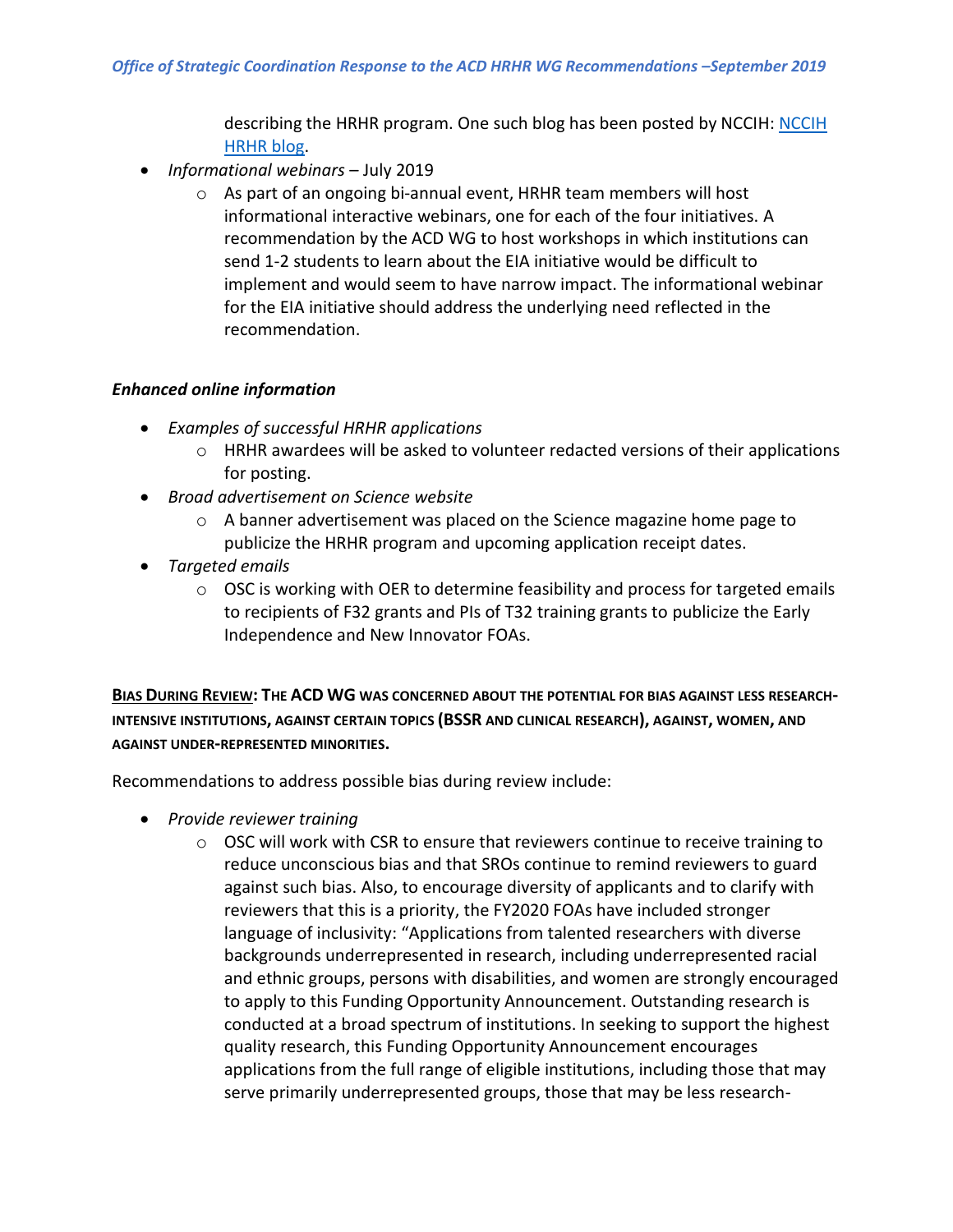intensive, and from all domestic geographic locations."

- *For the Pioneer Awards and Early Independence Awards, withhold the biosketch from the first phase of review to focus more on the approach and more on the person in the second phase*
	- $\circ$  OSC has had preliminary internal discussions about piloting anonymized review and will work with OER and CSR to determine the best way to move forward with such a pilot.
- *Improve diversity of reviewers*
	- o OSC will work with CSR to ensure that efforts to appropriately enhance reviewer diversity in all substantial aspects are strengthened and that the reviewer diversity is closely monitored.
- *Reduce topic bias* 
	- $\circ$  The FY2020 FOAs have included language that is more explicitly inclusive: "applications in all topics relevant to the broad mission of NIH are welcome, including, but not limited to, topics in the behavioral, social, biomedical, applied, and formal sciences and topics that may involve basic, translational, or clinical research."
	- o To ensure appropriate reviewer expertise is available and matched to applications, OSC will continue to work with CSR to ensure that review panels are balanced in terms of topic expertise. The review processes used will continue to ensure that each application will be reviewed by at least some assigned reviewers with broad expertise in the topic of the application; however, given the nature of the review process, which seeks input from reviewers with a variety of scientific perspectives, it is not possible for all reviewers to have topic expertise. As noted above, we have also engaged OBSSR to help identify reviewers for BSSR applications.

**ENHANCING INSTITUTIONAL DIVERSITY DURING THE AWARD SELECTION PROCESS: IN ADDITION TO ENHANCED OUTREACH AND ATTEMPTS TO REDUCE BIAS DURING THE REVIEW, THE ACD WG RECOMMENDS ADDRESSING THE CURRENT INSTITUTIONAL BIAS IN THE AWARDS BY MAKING INSTITUTIONAL DIVERSITY A PROGRAM PRIORITY.**

• Future FOAs will state the importance of supporting innovative science broadly across US institutions and will explicitly include breadth of institutional impact as a programmatic priority for funding (language has been approved by OGC, relevant text underlined):

#### From the FOA Description section:

In order to support the most innovative and impactful research, the NIH recognizes the need to foster a diverse research workforce across the nation. Applications to this award program should reflect the full diversity of potential PI/PDs, applicant institutions, and research areas relevant to the broad mission of NIH. Talented researchers from diverse backgrounds, including those from underrepresented racial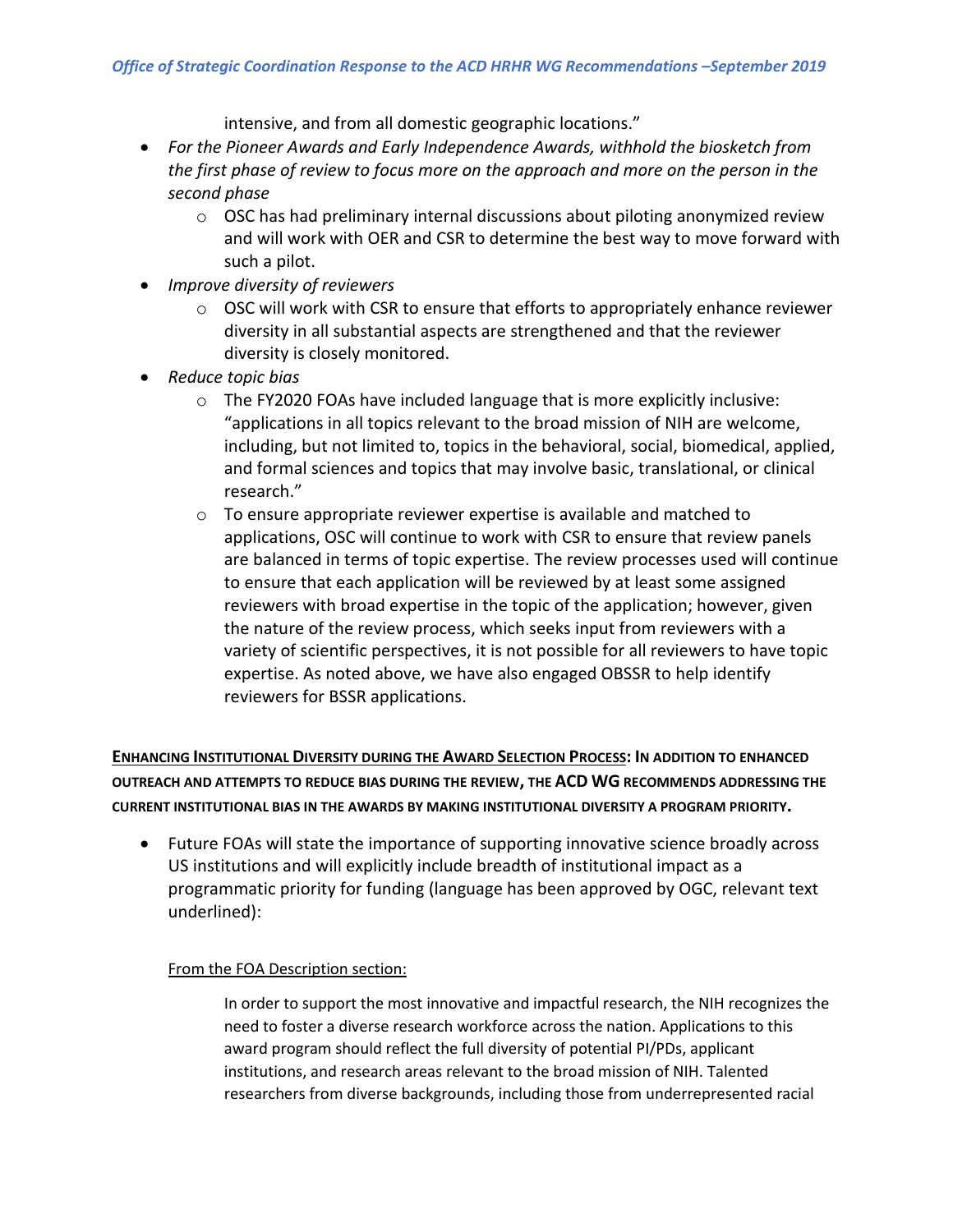and ethnic groups, persons with disabilities, and women are strongly encouraged to work with their institutions to develop applications for this Funding Opportunity Announcement*.* As outstanding research is conducted at a broad spectrum of institutions, it benefits the national scientific enterprise to support exceptionally innovative and impactful science that represents this breadth. Therefore, this Funding Opportunity Announcement encourages applications from the full range of eligible institutions, including those serving primarily underrepresented groups, those that may be less research-intensive, and from all domestic geographic locations. Applications are welcome in all research areas broadly relevant to the mission of NIH. These areas include, but are not limited to, the behavioral, medical, natural, social, applied, and formal sciences. Research may be basic, translational, or clinical. The primary requirements are that the research be highly innovative and have the potential for unusually broad impact.

## From the FOA Review and Selection Process section (example from the Pioneer Award FOA, relevant text underlined):

The following will be considered in making funding decisions:

- Scientific and technical merit of the proposed project as determined by scientific peer review.
- Availability of funds.
	- Relevance of the proposed project to program priorities, including
		- o The potential for the investigator to lead groundbreaking and broadly impactful research, despite its inherent risks.
		- o Unusually cross-cutting science.
		- o Scientific balance in the portfolio of Pioneer Award-supported research.
		- o Potential to invigorate exceptionally innovative and impactful science broadly across the nation.
		- o Conformance to the clinical trial research policies of the administering Institute or Center.

**ENSURING A WORK ENVIRONMENT THAT IS FREE FROM HARASSMENT: THE ACD WG RECOMMENDS THAT HRHR GRANTEE ORGANIZATIONS PROVIDE ASSURANCES OF HAVING EFFECTIVE POLICES TO PRESERVE A HARASSMENT-FREE ENVIRONMENT AND THAT SUCH ORGANIZATIONS ALERT AND WORK WITH NIH WHEN THEY BECOME OF AWARE OF HARASSMENT-RELATED FINDINGS INVOLVING HRHR AWARDEES.**

Since the issues extend well beyond the HRHR program to all of NIH, OSC will ensure that policies established by NIH as a whole are reflected in FOAs and Terms of Award.

# **EVALUATING OUTCOMES: THE ACD WG RECOMMENDS A FORMAL EVALUATION OF THE TRANSFORMATIVE RESEARCH AWARD PROGRAM.**

OSC has commissioned an independent evaluation of the Transformative Research Award (TRA) initiative outcomes. The Science and Technology Policy Institute (STPI), which conducted the